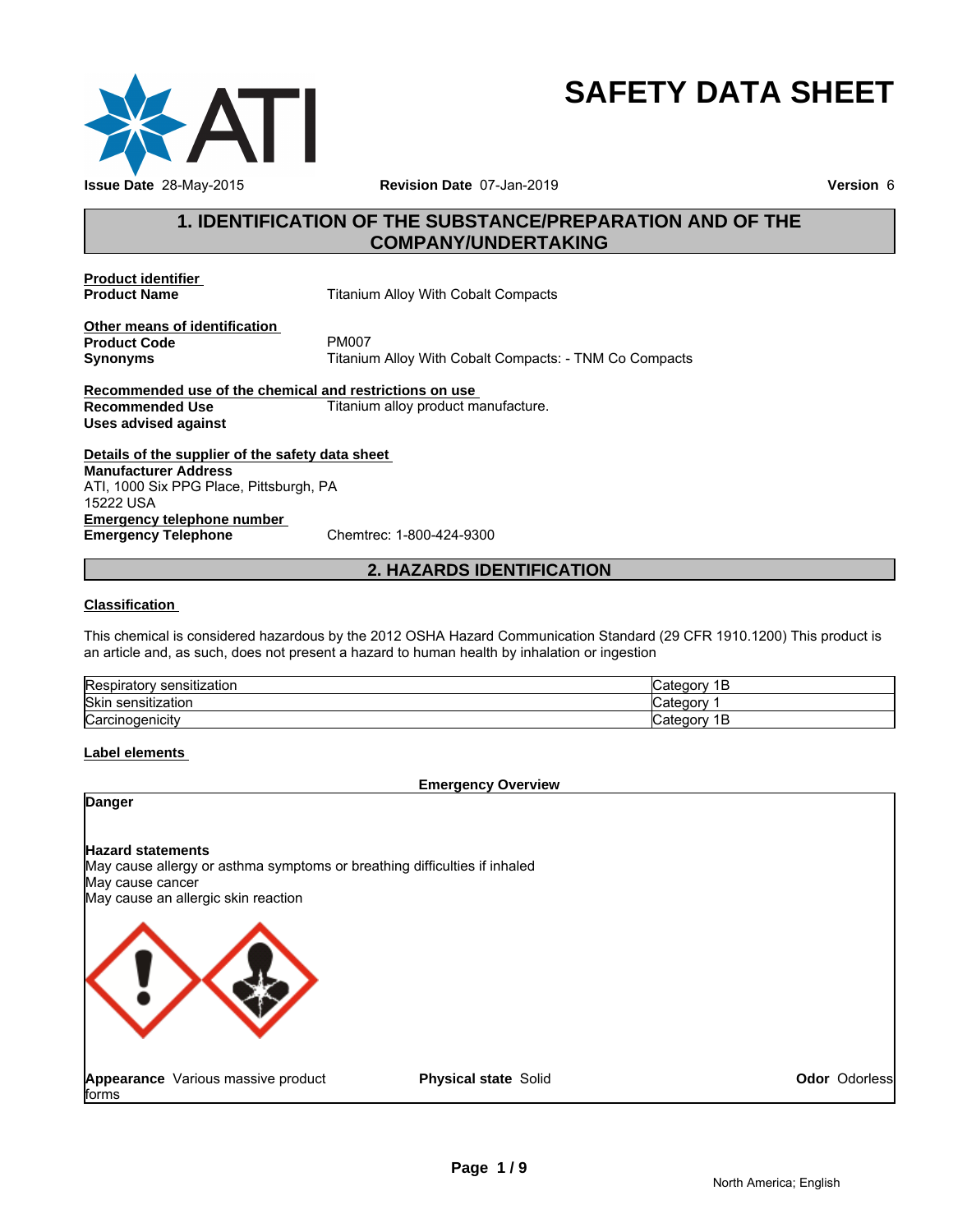### **Precautionary Statements - Prevention**

Do not handle until all safety precautions have been read and understood Use personal protective equipment as required Wear protective gloves

### **Precautionary Statements - Response**

If skin irritation or rash occurs: Get medical advice/attention If experiencing respiratory symptoms: Call a POISON CENTER or doctor/physician

### **Precautionary Statements - Disposal**

Dispose of contents/container to an approved waste disposal plant

### **Hazards not otherwise classified (HNOC)**

# Not applicable

# **Other Information**

When product is subjected to welding, burning, melting, sawing, brazing, grinding, buffing, polishing, or other similar heat-generating processes, the following potentially hazardous airborne particles and/or fumes may be generated:: Titanium dioxide an IARC Group 2B carcinogen, Hexavalent Chromium (Chromium VI) may cause lung, nasal, and/or sinus cancer, Soluble molybdenum compounds such as molybdenum trioxide may cause lung irritation.

# **3. COMPOSITION/INFORMATION ON INGREDIENTS**

**Synonyms** Titanium Alloy With Cobalt Compacts: - TNM Co Compacts.

| <b>Chemical Name</b> | <b>CAS No.</b> | Weight-%  |
|----------------------|----------------|-----------|
| Titanium             | 7440-32-6      | 50-100    |
| Aluminum             | 7429-90-5      | $0 - 40$  |
| Niobium (Columbium)  | 7440-03-1      | $0 - 27$  |
| Chromium             | 7440-47-3      | $0 - 10$  |
| Molybdenum           | 7439-98-7      | $0 - 10$  |
| Tungsten             | 7440-33-7      | $0 - 10$  |
| <b>Zirconium</b>     | 7440-67-7      | $0-5$     |
| Cobalt               | 7440-48-4      | $0.1 - 2$ |
| Boron                | 7440-42-8      | $0 - 1$   |

### **4. FIRST AID MEASURES**

.

### **First aid measures**

|                     | <b>5. FIRE-FIGHTING MEASURES</b>                                                                                                                       |
|---------------------|--------------------------------------------------------------------------------------------------------------------------------------------------------|
| Note to physicians  | Treat symptomatically.                                                                                                                                 |
|                     | Indication of any immediate medical attention and special treatment needed                                                                             |
| <b>Symptoms</b>     | May cause allergic skin reaction.                                                                                                                      |
|                     | Most important symptoms and effects, both acute and delayed                                                                                            |
| Ingestion           | Not an expected route of exposure.                                                                                                                     |
| <b>Inhalation</b>   | If excessive amounts of smoke, fume, or particulate are inhaled during processing, remove<br>to fresh air and consult a qualified health professional. |
| <b>Skin Contact</b> | In the case of skin allergic reactions see a physician.                                                                                                |
| Eye contact         | In the case of particles coming in contact with eyes during processing, treat as with any<br>foreign object.                                           |
|                     |                                                                                                                                                        |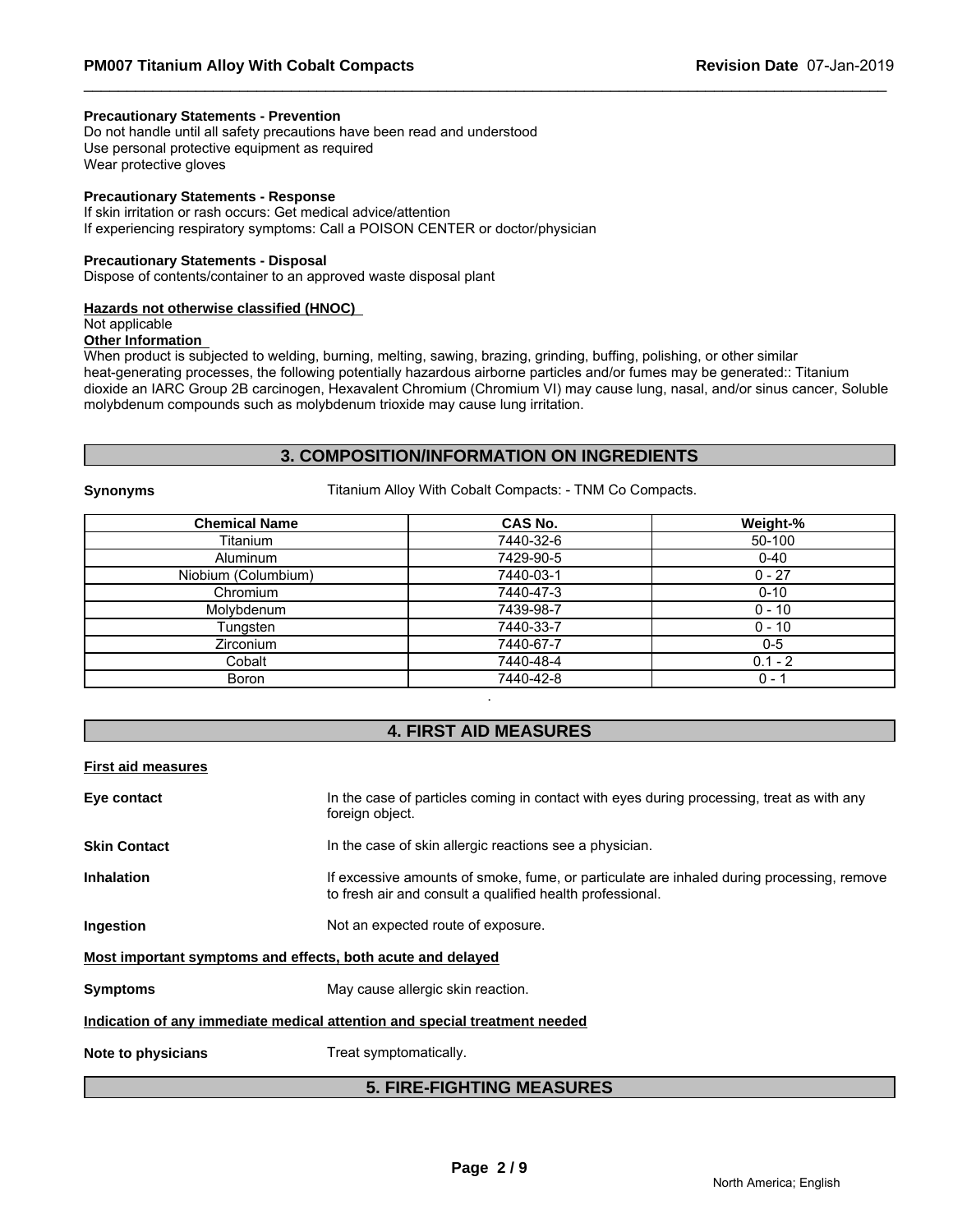### **Suitable extinguishing media**

Product not flammable in the form as distributed, flammable as finely divided particles or pieces resulting from processing of this product. Isolate large fires and allow to burn out. Smother small fires with salt (NaCl) or class D dry powder fire extinguisher.

**Unsuitable extinguishing media** Do not spray water on burning metal as an explosion may occur. This explosive characteristic is caused by the hydrogen and steam generated by the reaction of water with the burning material.

### **Specific hazards arising from the chemical**

Intense heat. Very fine, high surface area material resulting from grinding, buffing, polishing, or similar processes of this product may ignite spontaneously at room temperature. WARNING: Fine particles resulting from grinding, buffing, polishing, or similar processes of this product may form combustible dust-air mixtures. Keep particles away from all ignition sources including heat, sparks, and flame. Prevent dust accumulations to minimize combustible dust hazard.

**Hazardous combustion products**Titanium dioxide an IARC Group 2B carcinogen, Hexavalent Chromium (Chromium VI) may cause lung, nasal, and/or sinus cancer, Soluble molybdenum compounds such as molybdenum trioxide may cause lung irritation.

### **Explosion data Sensitivity to Mechanical Impact** None. **Sensitivity to Static Discharge** None.

### **Protective equipment and precautions for firefighters**

Firefighters should wear self-contained breathing apparatus and full firefighting turnout gear.

### **6. ACCIDENTAL RELEASE MEASURES**

### **Personal precautions, protective equipment and emergency procedures**

| <b>Personal precautions</b>                          | Use personal protective equipment as required. |  |
|------------------------------------------------------|------------------------------------------------|--|
| For emergency responders                             | Use personal protective equipment as required. |  |
| <b>Environmental precautions</b>                     |                                                |  |
| <b>Environmental precautions</b>                     | Not applicable to massive product.             |  |
| Methods and material for containment and cleaning up |                                                |  |
| <b>Methods for containment</b>                       | Not applicable to massive product.             |  |
| Methods for cleaning up                              | Not applicable to massive product.             |  |

### **7. HANDLING AND STORAGE**

### **Precautions for safe handling**

**Advice on safe handling** Very fine, high surface area material resulting from grinding, buffing, polishing, or similar processes of this product may ignite spontaneously at room temperature. WARNING: Fine particles resulting from grinding, buffing, polishing, or similar processes of this product may form combustible dust-air mixtures. Keep particles away from all ignition sources including heat, sparks, and flame. Prevent dust accumulations to minimize combustible dust hazard.

### **Conditions for safe storage, including any incompatibilities**

| <b>Storage Conditions</b> | Keep chips, turnings, dust, and other small particles away from heat, sparks, flame and<br>other sources of ignition (i.e., pilot lights, electric motors and static electricity).                                                   |
|---------------------------|--------------------------------------------------------------------------------------------------------------------------------------------------------------------------------------------------------------------------------------|
| Incompatible materials    | Dissolves in hydrofluoric acid. Ignites in the presence of fluorine. When heated above<br>200°C, reacts exothermically with the following: Chlorine, bromine, halocarbons, carbon<br>tetrachloride, carbon tetrafluoride, and freon. |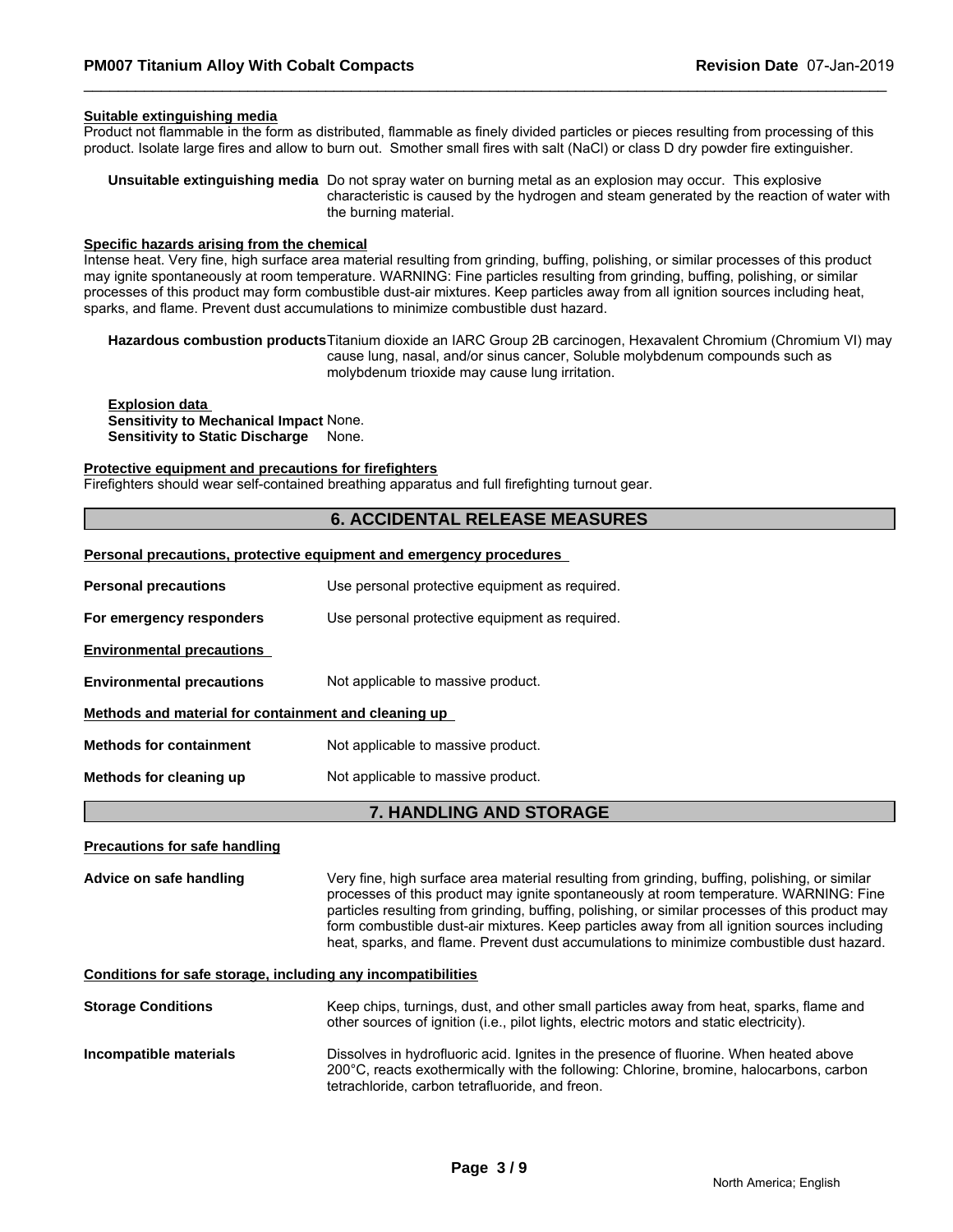# **8. EXPOSURE CONTROLS/PERSONAL PROTECTION**

### **Control parameters**

| <b>Chemical Name</b> | <b>ACGIH TLV</b>                                           | <b>OSHA PEL</b>                                      |
|----------------------|------------------------------------------------------------|------------------------------------------------------|
| Titanium             |                                                            |                                                      |
| 7440-32-6            |                                                            |                                                      |
| Aluminum             | TWA: 1 mg/m <sup>3</sup> respirable fraction               | TWA: $15 \text{ mg/m}^3$ total dust                  |
| 7429-90-5            |                                                            | TWA: 5 mg/m <sup>3</sup> respirable fraction         |
| Niobium (Columbium)  |                                                            |                                                      |
| 7440-03-1            |                                                            |                                                      |
| Tungsten             | STEL: 10 mg/m <sup>3</sup> STEL: 10 mg/m <sup>3</sup> W    | (vacated) STEL: 10 mg/m <sup>3</sup> (vacated) STEL: |
| 7440-33-7            | TWA: 5 mg/m <sup>3</sup> TWA: 5 mg/m <sup>3</sup> W        | 10 mg/m $3$ W                                        |
| Molybdenum           | TWA: 10 $mq/m3$ inhalable fraction                         |                                                      |
| 7439-98-7            | TWA: $3 \text{ mg/m}^3$ respirable fraction                |                                                      |
| Chromium             | TWA: $0.5 \text{ mg/m}^3$                                  | TWA: $1 \text{ mq/m}^3$                              |
| 7440-47-3            |                                                            |                                                      |
| <b>Zirconium</b>     | STEL: 10 mg/m <sup>3</sup> STEL: 10 mg/m <sup>3</sup> Zr   | TWA: $5 \text{ mg/m}^3$ Zr                           |
| 7440-67-7            | TWA: 5 mg/m <sup>3</sup> TWA: 5 mg/m <sup>3</sup> Zr       | (vacated) STEL: 10 mg/m <sup>3</sup> (vacated) STEL: |
|                      |                                                            | 10 mg/m $3$ Zr                                       |
| Cobalt               | TWA: 0.02 mg/m <sup>3</sup> TWA: 0.02 mg/m <sup>3</sup> Co | TWA: $0.1 \text{ mg/m}^3$ dust and fume              |
| 7440-48-4            |                                                            |                                                      |
| Boron                |                                                            |                                                      |
| 7440-42-8            |                                                            |                                                      |

### **Appropriate engineering controls**

**Engineering Controls** Avoid generation of uncontrolled particles.

### **Individual protection measures, such as personal protective equipment**

| <b>Eye/face protection</b>            | When airborne particles may be present, appropriate eye protection is recommended. For<br>example, tight-fitting goggles, foam-lined safety glasses or other protective equipment that<br>shield the eyes from particles.                                                                                                                                                       |
|---------------------------------------|---------------------------------------------------------------------------------------------------------------------------------------------------------------------------------------------------------------------------------------------------------------------------------------------------------------------------------------------------------------------------------|
| Skin and body protection              | Fire/flame resistant/retardant clothing may be appropriate during hot work with the product.<br>Cut-resistant gloves and/or protective clothing may be appropriate when sharp surfaces are<br>present.                                                                                                                                                                          |
| <b>Respiratory protection</b>         | When particulates/fumes/gases are generated and if exposure limits are exceeded or<br>irritation is experienced, proper approved respiratory protection should be worn.<br>Positive-pressure supplied air respirators may be required for high airborne contaminant<br>concentrations. Respiratory protection must be provided in accordance with current local<br>regulations. |
| <b>General Hygiene Considerations</b> | Handle in accordance with good industrial hygiene and safety practice.                                                                                                                                                                                                                                                                                                          |

# **9. PHYSICAL AND CHEMICAL PROPERTIES**

### **Information on basic physical and chemical properties**

| <b>Physical state</b><br>Appearance<br><b>Color</b>                            | Solid<br>Various massive product forms<br>metallic gray or silver | Odor<br>Odor threshold                    | <b>Odorless</b><br>Not applicable                                                                    |
|--------------------------------------------------------------------------------|-------------------------------------------------------------------|-------------------------------------------|------------------------------------------------------------------------------------------------------|
| <b>Property</b><br>рH<br><b>Melting point/freezing point</b>                   | Values<br>1400-1540 °C /<br>2560-2800 °F                          | Remarks • Method                          |                                                                                                      |
| Boiling point / boiling range<br><b>Flash point</b><br><b>Evaporation rate</b> | -<br>$\blacksquare$<br>-                                          | Not applicable                            |                                                                                                      |
| Flammability (solid, gas)                                                      | $\blacksquare$                                                    | resulting from processing of this product | Product not flammable in the form as distributed.<br>flammable as finely divided particles or pieces |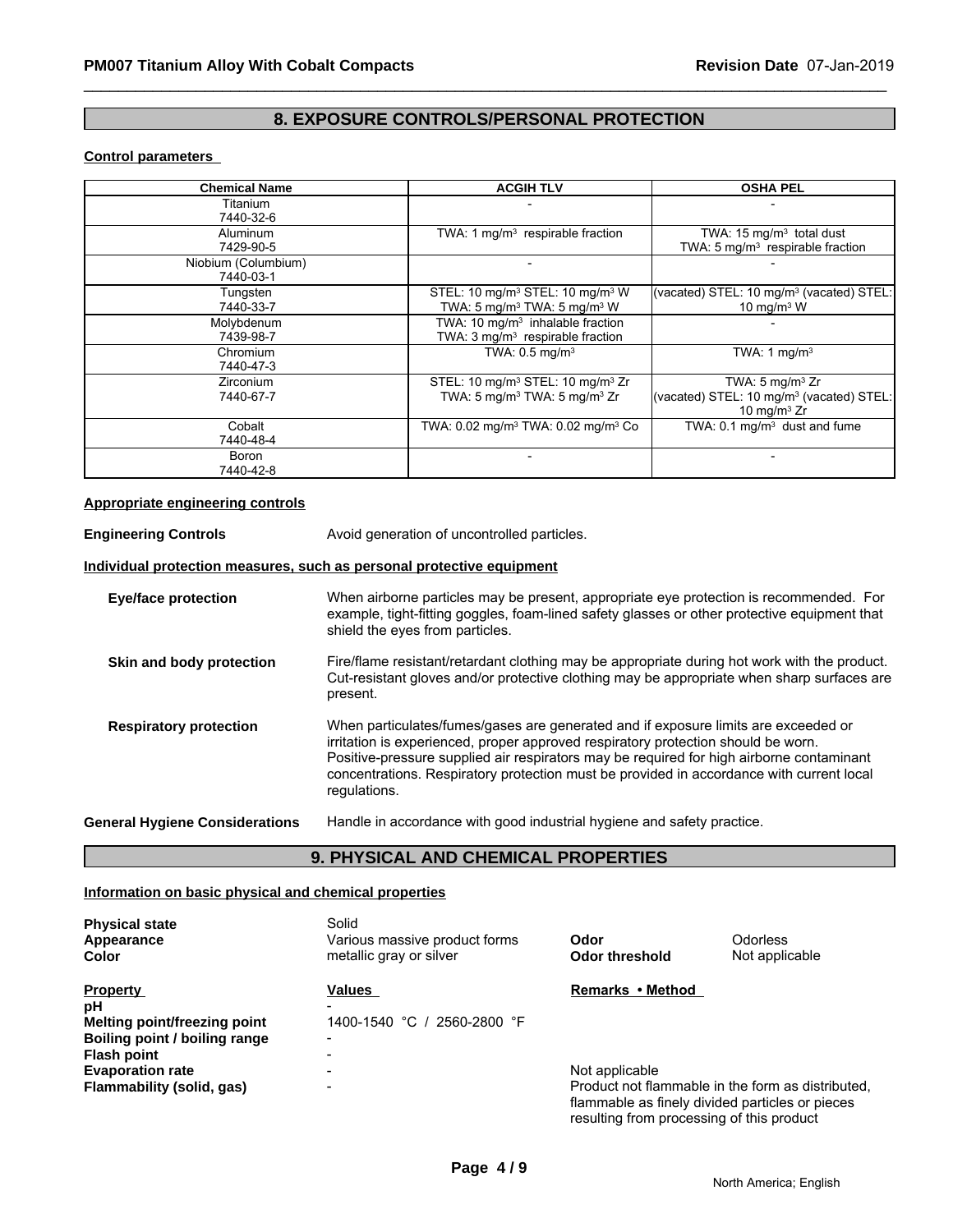| <b>Flammability Limit in Air</b><br><b>Upper flammability limit:</b> |                |                |
|----------------------------------------------------------------------|----------------|----------------|
| Lower flammability limit:                                            |                |                |
| Vapor pressure                                                       |                | Not applicable |
| Vapor density                                                        |                | Not applicable |
| <b>Specific Gravity</b>                                              | $8.0 - 8.5$    |                |
| <b>Water solubility</b>                                              | Insoluble      |                |
| Solubility in other solvents                                         |                | Not applicable |
| <b>Partition coefficient</b>                                         |                | Not applicable |
| <b>Autoignition temperature</b>                                      |                | Not applicable |
| <b>Decomposition temperature</b>                                     |                | Not applicable |
| <b>Kinematic viscosity</b>                                           |                | Not applicable |
| <b>Dynamic viscosity</b>                                             |                | Not applicable |
| <b>Explosive properties</b>                                          | Not applicable |                |
| <b>Oxidizing properties</b>                                          | Not applicable |                |
| <b>Other Information</b>                                             |                |                |
| Softening point                                                      |                |                |
| <b>Molecular weight</b>                                              |                |                |
| <b>VOC Content (%)</b>                                               | Not applicable |                |
| <b>Density</b>                                                       |                |                |
| <b>Bulk density</b>                                                  |                |                |

# **10. STABILITY AND REACTIVITY**

### **Reactivity**

Not applicable

### **Chemical stability**

Stable under normal conditions.

### **Possibility of Hazardous Reactions**

None under normal processing.

**Hazardous polymerization** Hazardous polymerization does not occur.

### **Conditions to avoid**

Dust formation and dust accumulation.

### **Incompatible materials**

Dissolves in hydrofluoric acid. Ignites in the presence of fluorine. When heated above 200°C, reacts exothermically with the following: Chlorine, bromine, halocarbons, carbon tetrachloride, carbon tetrafluoride, and freon.

### **Hazardous Decomposition Products**

When product is subjected to welding, burning, melting, sawing, brazing, grinding, buffing, polishing, or other similar heat-generating processes, the following potentially hazardous airborne particles and/or fumes may be generated:. Titanium dioxide an IARC Group 2B carcinogen. Hexavalent Chromium (Chromium VI) may cause lung, nasal, and/or sinus cancer. Soluble molybdenum compounds such as molybdenum trioxide may cause lung irritation.

# **11. TOXICOLOGICAL INFORMATION**

### **Information on likely routes of exposure**

### **Product Information**

| <b>Inhalation</b>   | Not an expected route of exposure for product in massive form. |
|---------------------|----------------------------------------------------------------|
| Eye contact         | Not an expected route of exposure for product in massive form. |
| <b>Skin Contact</b> | May cause sensitization by skin contact.                       |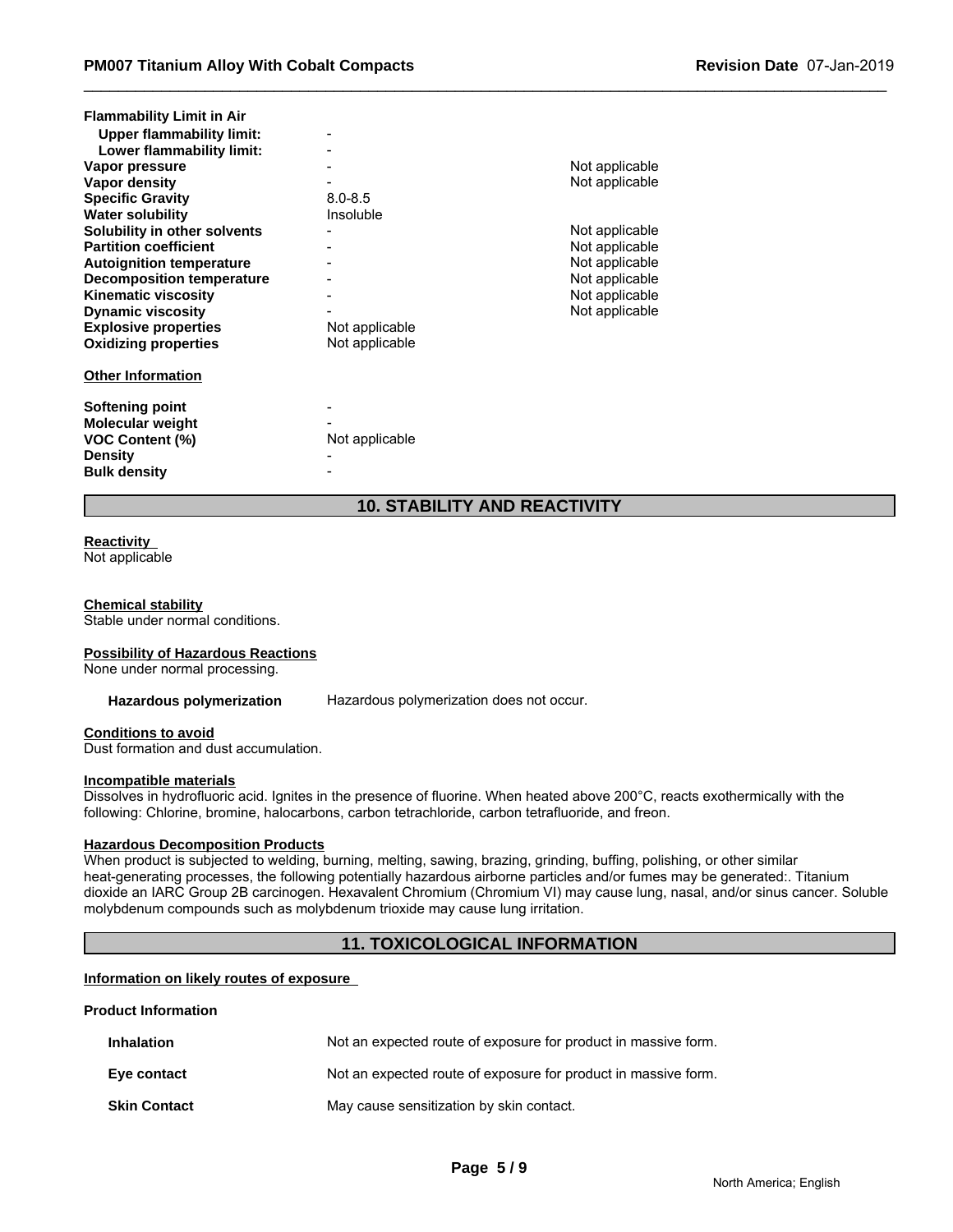**Ingestion** Not an expected route of exposure for product in massive form.

| <b>Chemical Name</b>             | Oral LD50           | <b>Dermal LD50</b>       | <b>Inhalation LC50</b>   |
|----------------------------------|---------------------|--------------------------|--------------------------|
| Titanium<br>7440-32-6            | > 5000 mg/kg bw     |                          |                          |
| <b>Aluminum</b><br>7429-90-5     | 15,900 mg/kg bw     | $\overline{\phantom{0}}$ | $> 1$ mg/L               |
| Niobium (Columbium)<br>7440-03-1 | $> 10,000$ mg/kg bw | > 2000 mg/kg bw          | $\overline{\phantom{0}}$ |
| Tungsten<br>7440-33-7            | > 2000 mg/kg bw     | > 2000 mg/kg bw          | $> 5.4$ mg/L             |
| Molybdenum<br>7439-98-7          | > 2000 mg/kg bw     | > 2000 mg/kg bw          | $> 5.10$ mg/L            |
| <b>Chromium</b><br>7440-47-3     | > 3400 mg/kg bw     |                          | $> 5.41$ mg/L            |
| <b>Zirconium</b><br>7440-67-7    | > 5000 mg/kg bw     |                          | $>4.3$ mg/L              |
| Cobalt<br>7440-48-4              | 550 mg/kg bw        | >2000 mg/kg bw           | $< 0.05$ mg/L            |
| Boron<br>7440-42-8               | > 2000 mg/kg bw     |                          | $> 5.08$ mg/L            |

### **Information on toxicological effects**

**Symptoms** May cause sensitization by skin contact. May cause allergy or asthma symptoms or breathing difficulties if inhaled.

### **Delayed and immediate effects as well as chronic effects from short and long-term exposure**

| <b>Acute toxicity</b>             | Cobalt-containing powders may be harmful if inhaled.                                      |
|-----------------------------------|-------------------------------------------------------------------------------------------|
| <b>Skin corrosion/irritation</b>  | Product not classified.                                                                   |
| Serious eye damage/eye irritation | Product not classified.                                                                   |
| <b>Sensitization</b>              | May cause sensitization by skin contact. Cobalt-containing alloys may cause sensitization |
|                                   | by inhalation.                                                                            |
| Germ cell mutagenicity            | Product not classified.                                                                   |
| Carcinogenicity                   | May cause cancer by inhalation.                                                           |

| <b>Chemical Name</b> | <b>ACGIH</b> | <b>IARC</b> | <b>NTP</b> | <b>OSHA</b> |
|----------------------|--------------|-------------|------------|-------------|
| Chromium             |              | Group 3     |            |             |
| 7440-47-3            |              |             |            |             |
| Cobalt               | As           | Group 2A    | Known      |             |
| 7440-48-4            |              | Group 2B    |            |             |

| <b>Reproductive toxicity</b>    | Product not classified. |
|---------------------------------|-------------------------|
| <b>STOT - single exposure</b>   | Product not classified. |
| <b>STOT - repeated exposure</b> | Product not classified. |
| <b>Aspiration hazard</b>        | Product not classified. |

# **12. ECOLOGICAL INFORMATION**

### **Ecotoxicity**

| NGPI OGGOGIYA LOXIOILY<br>. Touuot Hot oluoomiou.<br>Product not classified.<br><b>STOT - single exposure</b><br><b>STOT - repeated exposure</b><br>Product not classified.<br>Product not classified.<br><b>Aspiration hazard</b> |                                                                                                             |                                                                                                                                                                                              |                                                                                                |                                                                                                              |
|------------------------------------------------------------------------------------------------------------------------------------------------------------------------------------------------------------------------------------|-------------------------------------------------------------------------------------------------------------|----------------------------------------------------------------------------------------------------------------------------------------------------------------------------------------------|------------------------------------------------------------------------------------------------|--------------------------------------------------------------------------------------------------------------|
|                                                                                                                                                                                                                                    |                                                                                                             | <b>12. ECOLOGICAL INFORMATION</b>                                                                                                                                                            |                                                                                                |                                                                                                              |
| <b>Ecotoxicity</b>                                                                                                                                                                                                                 |                                                                                                             |                                                                                                                                                                                              |                                                                                                |                                                                                                              |
|                                                                                                                                                                                                                                    | This product as shipped is not classified for aquatic toxicity.                                             |                                                                                                                                                                                              |                                                                                                |                                                                                                              |
| <b>Chemical Name</b>                                                                                                                                                                                                               | Algae/aquatic plants                                                                                        | Fish                                                                                                                                                                                         | <b>Toxicity to</b><br>microorganisms                                                           | <b>Crustacea</b>                                                                                             |
| Titanium<br>7440-32-6                                                                                                                                                                                                              | The 72 h EC50 of titanium<br>dioxide to<br>Pseudokirchnerella<br>subcapitata was 61 mg of<br><b>TiO2/L.</b> | The 96 h LC50 of titanium<br>dioxide to Cyprinodon<br>variegatus was greater than<br>10,000 mg of TiO2/L.<br>The 96 h LC50 of titanium<br>dioxide to Pimephales<br>promelas was greater than | The 3 h EC50 of titanium<br>dioxide for activated sludge<br>were greater than 1000<br>$mg/L$ . | The 48 h EC50 of titanium<br>dioxide to Daphnia Magna<br>was greater than 1000 mg of<br>TiO <sub>2</sub> /L. |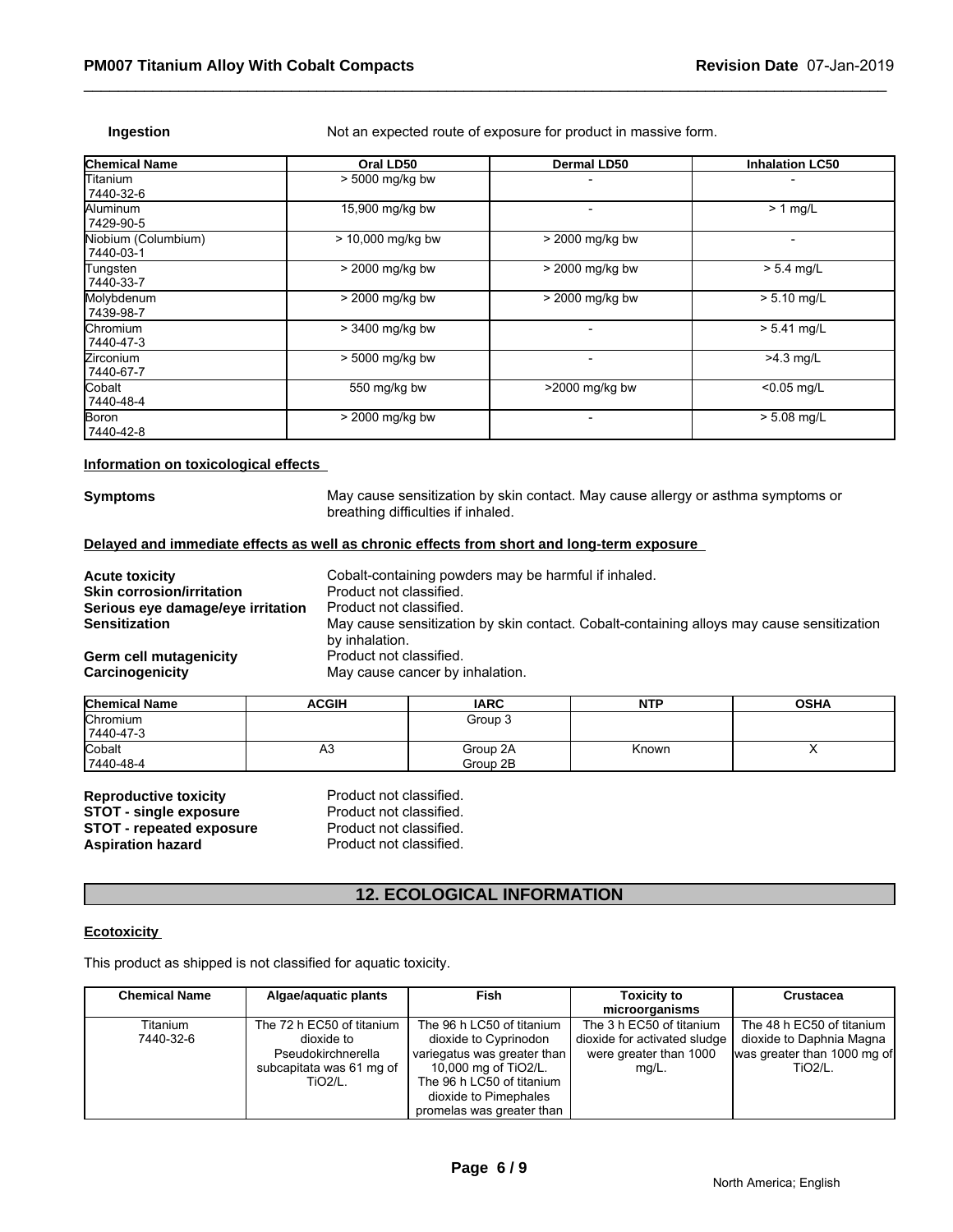### \_\_\_\_\_\_\_\_\_\_\_\_\_\_\_\_\_\_\_\_\_\_\_\_\_\_\_\_\_\_\_\_\_\_\_\_\_\_\_\_\_\_\_\_\_\_\_\_\_\_\_\_\_\_\_\_\_\_\_\_\_\_\_\_\_\_\_\_\_\_\_\_\_\_\_\_\_\_\_\_\_\_\_\_\_\_\_\_\_\_\_\_\_ **PM007 Titanium Alloy With Cobalt Compacts Revision Date** 07-Jan-2019

|                                  |                                                                                                                                                                                                                    | 1,000 mg of TiO2/L                                                                                                                                                         |                                                                                                |                                                                                                                                                                                                    |
|----------------------------------|--------------------------------------------------------------------------------------------------------------------------------------------------------------------------------------------------------------------|----------------------------------------------------------------------------------------------------------------------------------------------------------------------------|------------------------------------------------------------------------------------------------|----------------------------------------------------------------------------------------------------------------------------------------------------------------------------------------------------|
| Aluminum<br>7429-90-5            | The 96-h EC50 values for<br>reduction of biomass of<br>Pseudokirchneriella<br>subcapitata in AAP-Medium<br>at pH 6, 7, and 8 were<br>estimated as 20.1, 5.4, and<br>150.6 µg/L, respectively, for<br>dissolved Al. | The 96 h LC50 of aluminum<br>to Oncorhynchus mykiss<br>was 7.4 mg of Al/L at pH 6.5<br>and 14.6 mg of Al/L at pH<br>7.5                                                    |                                                                                                | The 48-hr LC50 for<br>Ceriodaphnia dubia exposed<br>to Aluminium chloride<br>increased from 0.72 to<br>greater than 99.6 mg/L with<br>water hardness increasing<br>from 25 to 200 mg/L.            |
| Niobium (Columbium)<br>7440-03-1 |                                                                                                                                                                                                                    |                                                                                                                                                                            |                                                                                                |                                                                                                                                                                                                    |
| Tungsten<br>7440-33-7            | The 72 h EC50 of sodium<br>tungstate to<br>Pseudokirchnerella<br>subcapitata was 31.0 mg of<br>W/L.                                                                                                                | The 96 h LC50 of sodium<br>tungstate to Danio rerio was<br>greater than 106 mg of W/L                                                                                      | The 30 min EC50 of sodium<br>tungstate for activated<br>sludge were greater than<br>1000 mg/L. | The 48 h EC50 of sodium<br>tungstate to Daphnia magna<br>was greater than 96 mg of<br>W/L.                                                                                                         |
| Molybdenum<br>7439-98-7          | The 72 h EC50 of sodium<br>molybdate dihydrate to<br>Pseudokirchneriella<br>subcapitata was 362.9 mg of<br>Mo/L.                                                                                                   | The 96 h LC50 of sodium<br>molybdate dihydrate to<br>Pimephales promelas was<br>644.2 mg/L                                                                                 | The 3 h EC50 of<br>molybdenum trioxide for<br>activated sludge was 820<br>$mg/L$ .             | The 48 h LC50 of sodium<br>molybdate dihydrate to<br>Ceriodaphnia dubia was<br>1,015 mg/L.<br>The 48 h LC50 of sodium<br>molybdate dihydrate to<br>Daphnia magna was greater<br>than 1,727.8 mg/L. |
| Chromium<br>7440-47-3            | $\overline{\phantom{a}}$                                                                                                                                                                                           | $\blacksquare$                                                                                                                                                             |                                                                                                |                                                                                                                                                                                                    |
| Zirconium<br>7440-67-7           | The 14 d NOEC of zirconium<br>dichloride oxide to Chlorella<br>vulgaris was greater than<br>102.5 mg of Zr/L.                                                                                                      | The 96 h LL50 of zirconium<br>to Danio rerio was greater<br>than 74.03 mg/L.                                                                                               |                                                                                                | The 48 h EC50 of zirconium<br>dioxide to Daphnia magna<br>was greater than 74.03 mg<br>of Zr/L.                                                                                                    |
| Cobalt<br>7440-48-4              | The 72 h EC50 of cobalt<br>dichloride to<br>Pseudokirchneriella<br>subcapitata was 144 ug of<br>Co/L.                                                                                                              | The 96h LC50 of cobalt<br>dichloride ranged from 1.5<br>mg Co/L for Oncorhynchus<br>mykiss to 85 mg Co/L for<br>Danio rerio.                                               | The 3 h EC50 of cobalt<br>dichloride for activated<br>sludge was 120 mg of Co/L                | The 48 h LC50 of cobalt<br>dichloride ranged from 0.61<br>mg Co/L for Ceriodaphnia<br>dubia tested in soft,<br>DOM-free water to >1800mg<br>Co/L for Tubifex tubifex in<br>very hard water.        |
| <b>Boron</b><br>7440-42-8        | The 72-h EC50 value for<br>reduction of biomass of<br>Pseudokirchneriella<br>subcapitata exposed to Boric<br>acid at pH 7.5 to 8.3 was<br>40.2 mg/L.                                                               | The 96-hr LC50 for<br>Pimephales promelas<br>exposed to Boric acid<br>(82%)/borax (18%) mixture<br>was 79.7 mg/L with water<br>hardness of 91 mg/L and<br>water pH of 8.0. | The 3 h NOEC of boric acid<br>for activated sludge ranged<br>from 17.5 to 20 mg/L.             | The 48-hr LC50 for<br>Ceriodaphnia dubia exposed<br>to Boric acid/borax mixture<br>ranged from 91 to 165 mg/L<br>with pH ranging from 6.7 to<br>8.4.                                               |

### **Persistence and degradability**

### **Bioaccumulation**

.

.

**Other adverse effects** This product as shipped is not classified for environmental endpoints. However, when subjected to sawing or grinding, particles may be generated that are classified for aquatic chronic toxicity.

# **13. DISPOSAL CONSIDERATIONS**

### **Waste treatment methods**

**Disposal of wastes** Disposal should be in accordance with applicable regional, national and local laws and regulations.

### **Contaminated packaging Mone anticipated.**

| . .<br>Chemical<br>Name | <br>. .<br>Wastes<br>- 1<br>eries.<br>nvnr<br>. . |
|-------------------------|---------------------------------------------------|
| :hromium                | regulatory level<br>ma/L<br>v.v<br>. .<br>. .     |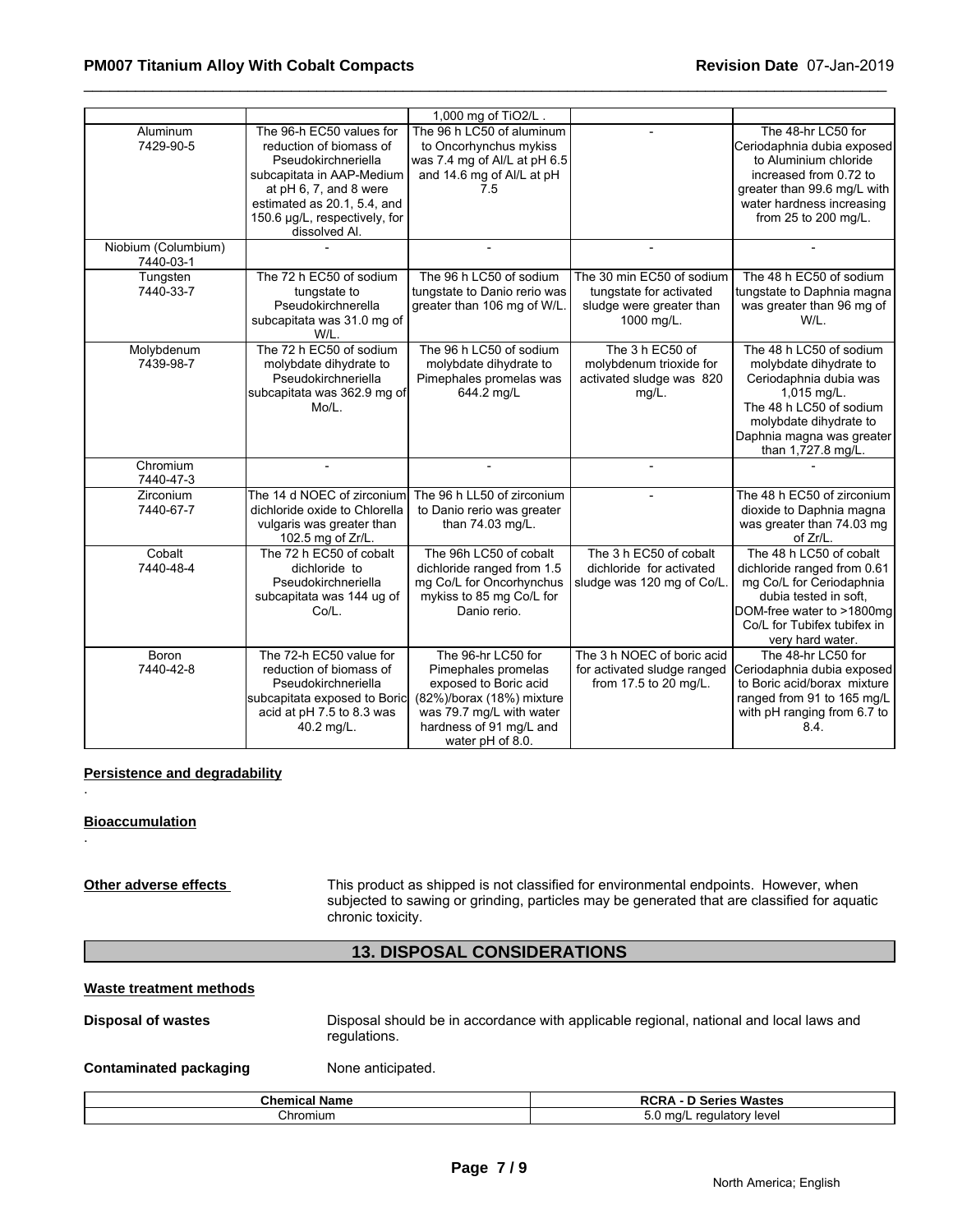| $-1121 - 122$<br>7AAO.A<br>-- |  |
|-------------------------------|--|

This product contains one or more substances that are listed with the State of California as a hazardous waste.

### **14. TRANSPORT INFORMATION**

**DOT** Not regulated

# **15. REGULATORY INFORMATION**

| <b>International Inventories</b> |            |  |
|----------------------------------|------------|--|
| <b>TSCA</b>                      | Complies   |  |
| <b>DSL/NDSL</b>                  | Complies   |  |
| <b>EINECS/ELINCS</b>             | Complies   |  |
| <b>ENCS</b>                      | Complies   |  |
| <b>IECSC</b>                     | Complies   |  |
| <b>KECL</b>                      | Complies   |  |
| <b>PICCS</b>                     | Not Listed |  |
| <b>AICS</b>                      | Complies   |  |

### **Legend:**

 **TSCA** - United States Toxic Substances Control Act Section 8(b) Inventory

 **DSL/NDSL** - Canadian Domestic Substances List/Non-Domestic Substances List

 **EINECS/ELINCS** - European Inventory of Existing Chemical Substances/European List of Notified Chemical Substances

 **ENCS** - Japan Existing and New Chemical Substances

 **IECSC** - China Inventory of Existing Chemical Substances

 **KECL** - Korean Existing and Evaluated Chemical Substances

 **PICCS** - Philippines Inventory of Chemicals and Chemical Substances

 **AICS** - Australian Inventory of Chemical Substances

### **US Federal Regulations**

### **SARA 313**

Section 313 of Title III of the Superfund Amendments and Reauthorization Act of 1986 (SARA). This product contains a chemical or chemicals which are subject to the reporting requirements of the Act and Title 40 of the Code of Federal Regulations, Part 372

| <b>Chemical Name</b>                          | <b>CAS No.</b>                         | <b>Weight-</b><br>$\sim$ | 242<br>hreshold<br>∵Values %<br>SARA<br>$\mathbf{r}$<br>ູນເມ |
|-----------------------------------------------|----------------------------------------|--------------------------|--------------------------------------------------------------|
| $\rightarrow$<br><b>Chromium</b><br>7440-47-J | $\rightarrow$<br>$\cdots$<br>AAU<br>-4 | ◡                        | .                                                            |
| $-48-4$<br>Cobalt<br>7440                     | 'AAN<br>$\epsilon$<br>)-48<br>᠇୰       |                          |                                                              |

### **SARA 311/312 Hazard Categories**

| Acute health hazard               | Yes |
|-----------------------------------|-----|
| <b>Chronic Health Hazard</b>      | Yes |
| Fire hazard                       | No. |
| Sudden release of pressure hazard | No. |
| <b>Reactive Hazard</b>            | No  |

### **CWA (Clean Water Act)**

| Acute health hazard                         |                                       | Yes                           |                                                                                                                              |                                             |
|---------------------------------------------|---------------------------------------|-------------------------------|------------------------------------------------------------------------------------------------------------------------------|---------------------------------------------|
| <b>Chronic Health Hazard</b><br>Fire hazard |                                       | Yes                           |                                                                                                                              |                                             |
|                                             |                                       | No.                           |                                                                                                                              |                                             |
| Sudden release of pressure hazard           |                                       | No                            |                                                                                                                              |                                             |
| <b>Reactive Hazard</b>                      |                                       | No.                           |                                                                                                                              |                                             |
| <b>CWA (Clean Water Act)</b>                |                                       |                               |                                                                                                                              |                                             |
|                                             |                                       |                               | This product contains the following substances which are regulated pollutants pursuant to the Clean Water Act (40 CFR 122.21 |                                             |
| and 40 CFR 122.42)<br><b>Chemical Name</b>  | <b>CWA - Reportable</b><br>Quantities | <b>CWA - Toxic Pollutants</b> | <b>CWA - Priority Pollutants</b>                                                                                             | <b>CWA - Hazardous</b><br><b>Substances</b> |
| Chromium                                    |                                       | x                             | Χ                                                                                                                            |                                             |

### **CERCLA**

This material, as supplied, contains one or more substances regulated as a hazardous substance under the Comprehensive Environmental Response Compensation and Liability Act (CERCLA) (40 CFR 302)

| ame<br> | <b>RO<sub>S</sub></b><br>.<br>.<br>.<br>м<br>эшээг<br>пo. |
|---------|-----------------------------------------------------------|
|---------|-----------------------------------------------------------|